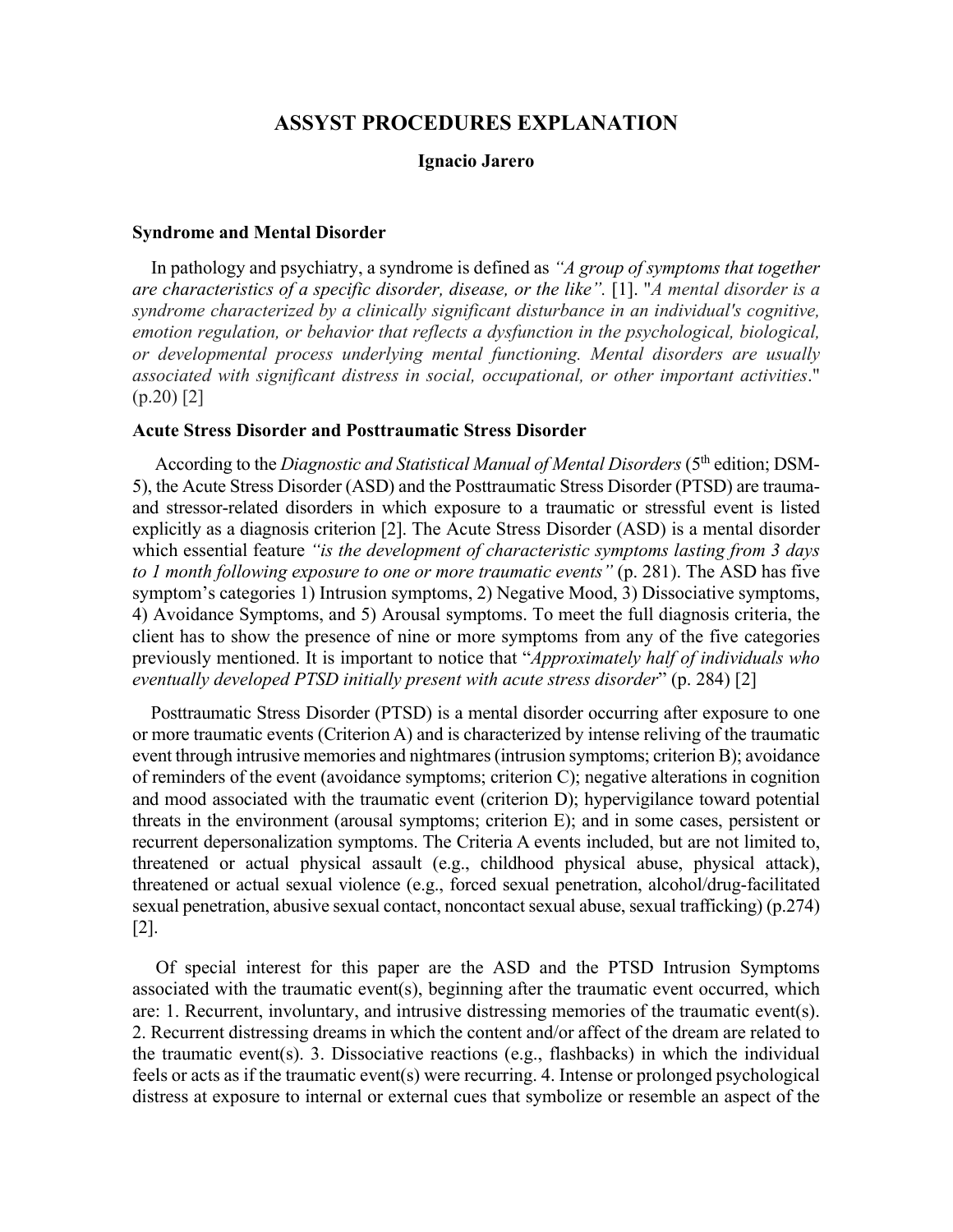traumatic event(s). 5. Marked physiological reactions to internal or external clues that symbolize or resemble an aspect of the traumatic event(s). "*These intrusive memories often*  include sensory (e.g., sensing the intense heat that was perceived in a house fire), emotional *(e.g., experiencing the fear of believing that one was about to be stabbed), or physiological (e.g., experiencing the shortness of breath that one suffered during a near-drowning) components…Some individuals with the disorder do not have intrusive memories of the event itself, but instead experience intense psychological distress or physiological reactivity when they are exposed to triggering events that resemble or symbolize an aspect of the traumatic event."* (p.271, 282 & 283) [2]

### **Acute Stress Syndrome Stabilization Procedures**

 The Acute Stress Syndrome Stabilization (ASSYST) procedures in group, individual, and Web-based formats, are Adaptive Information Processing (AIP)-informed, carefully fieldtested, refined, and user-friendly psychophysiological algorithmic approaches, whose references are the EMDR Integrative Group Treatment Protocol for Ongoing Traumatic Stress (EMDR-IGTP-OTS) and the EMDR Protocol for Recent Critical Incidents and Ongoing Traumatic Stress (EMDR-PRECI). These treatment procedures were specifically designed to provide in-person or online support to clients who present ASD or PTSD intense psychological distress and/or physiological/somatic reactivity caused by the disorder's intrusion symptoms (e.g., sensory, emotional, or physiological/somatic components of the intrusive distressing memories) [3-8].

 The ASSYST procedures are Low-Intensity-Interventions that give us the possibility of direct, non-intrusive, physiological engagement with the client´s distressing/pathogenic memory and its original eight components (the five sensory inputs, body/somatic sensations, emotions/feelings, and thoughts during the adverse experience) [9]. These procedures can be administered within the first hours or days after an adverse experience when the person shows severe symptoms of psychological distress, physiological reactivity and/or deterioration in current functioning.

 The objective of these procedures is focused on the client's nervous system activation regulation through the reduction or removal of the activation produced by the sensory, emotional, or physiological components of the intrusive distressing/pathogenic memories of the adverse experiences, to achieve optimal levels of nervous system activation; thus, facilitating the AIP system the subsequent adaptive processing of the information [10]

 These procedures follow the Psychological First Aid (PFA) reduction of distress and adaptive functioning objectives and must be administered within a continuum of care context (stepped progression of health care provided in an increasingly intensified manner) to help the person achieve a state of adaptive functioning or to facilitate access to the next level of care when necessary [11].